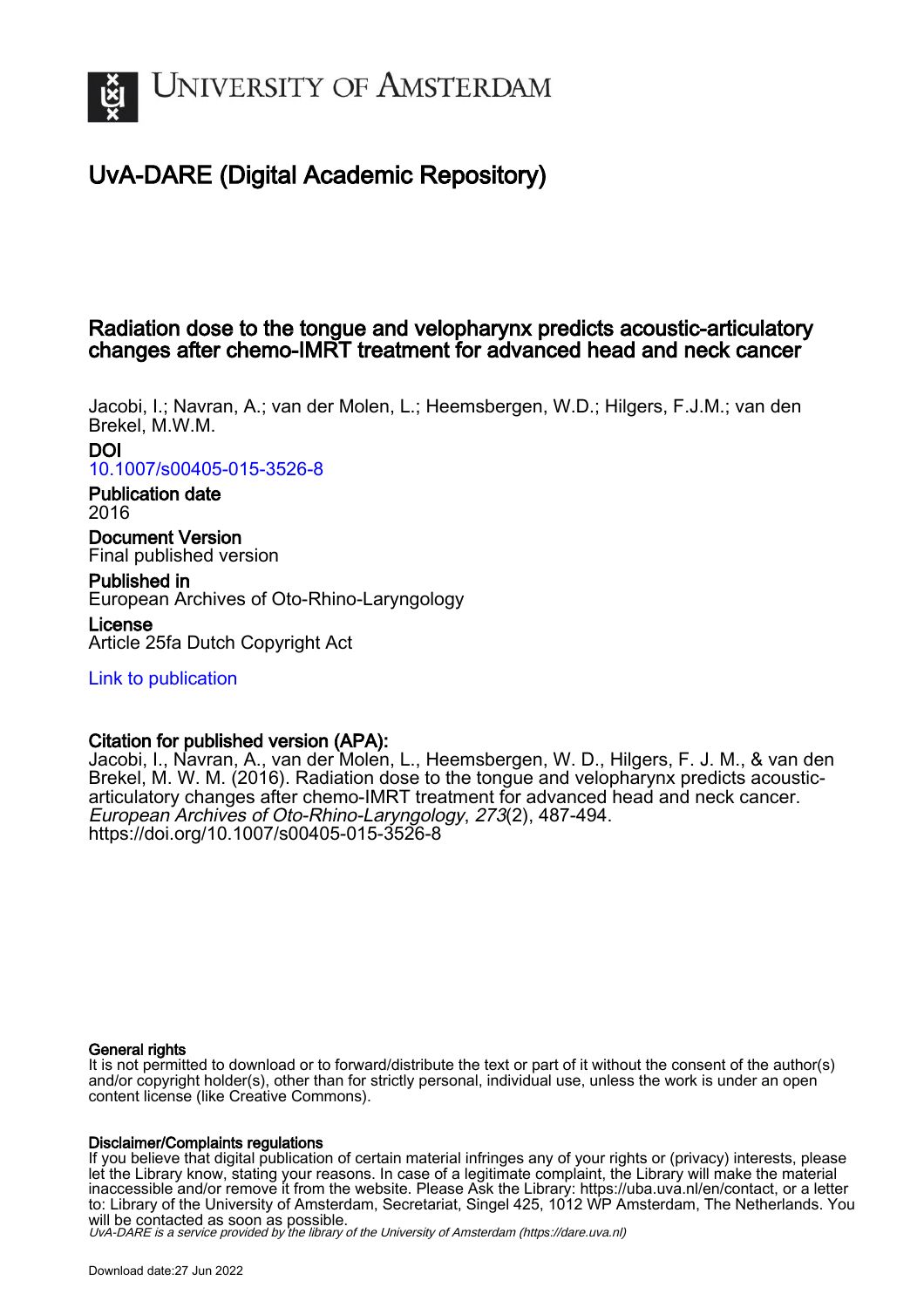#### HEAD AND NECK

# Radiation dose to the tongue and velopharynx predicts acousticarticulatory changes after chemo-IMRT treatment for advanced head and neck cancer

Irene Jacobi • Arash Navran • Lisette van der Molen • Wilma D. Heemsbergen • Frans J. M. Hilgers • Michiel W. M. van den Brekel

Received: 8 December 2014 / Accepted: 22 January 2015 - Springer-Verlag Berlin Heidelberg 2015

Abstract The aim of this study was to investigate to what extent changes in speech after C-IMRT treatment are related to mean doses to the tongue and velopharynx (VP). In 34 patients with advanced hypopharyngeal, nasopharyngeal, or oropharyngeal cancer, changes in speech from pretreatment to 10 weeks and 1 year posttreatment were correlated with mean doses to the base of tongue (BOT), oral cavity (OC) and tonsillar fossa/soft palate (VP). Differences in anteroposterior tongue position, dorsoventral degree of tongue to palate or pharynx constriction, grooving, strength, nasality, and laryngeal rise, were assessed by acoustic changes in three speech sounds that depend on a (post-) alveolar closure or narrowing  $(lt, /s/, z/),$  three with a tongue to palate/

A. Navran - W. D. Heemsbergen Department of Radiation Oncology, The Netherlands Cancer Institute-Antoni van Leeuwenhoek, Plesmanlaan 121, 1066 CX Amsterdam, The Netherlands

W. D. Heemsbergen

Department of Epidemiology and Biostatistics, The Netherlands Cancer Institute-Antoni van Leeuwenhoek, Plesmanlaan 121, 1066 CX Amsterdam, The Netherlands

F. J. M. Hilgers - M. W. M. van den Brekel Institute of Phonetic Sciences, ACLC, University of Amsterdam, Spuistraat 210, 1012 VT Amsterdam, The Netherlands

M. W. M. van den Brekel

Department of Oral and Maxillofacial Surgery, Academic Medical Centre, Meibergdreef 9, 1105 AZ Amsterdam, The Netherlands

pharyngeal narrowing (/l/, /r/, /u/), and in vowel /a/ at comfortable and highest pitch. Acoustically assessed changes in tongue positioning, shape, velopharyngeal constriction, and laryngeal elevation were significantly related to mean doses to the tongue and velopharynx. The mean dose to BOT predicted changes in anteroposterior tongue positioning from pre- to 10-weeks posttreatment. From pretreatment to 1-year, mean doses to BOT, OC, and VP were related to changes in grooving, strength, laryngeal height, nasality, palatalization, and degree of pharyngeal constriction. Changes in speech are related to mean doses to the base of tongue and velopharynx. The outcome indicates that strength, motility, and the balance between agonist and antagonist muscle forces change significantly after radiotherapy.

Keywords Head and neck cancer - IMRT - Chemoradiation - Speech muscles - Acoustics - Articulation

#### Introduction

In locally advanced head and neck cancer, combined chemotherapy and radiation treatment (CRT) has been associated with higher loco-regional control compared to radiation therapy alone [\[1](#page-8-0)]. Nonetheless, swallowing studies regularly show functional disorders such as impaired velopharyngeal closure, and reduced larynx-, hyoid, or tongue mobility [\[2–4](#page-8-0)]. By the use of intensitymodulated radiotherapy (IMRT) and the sparing of organs at risk such as the parotid, the side effects of this combined treatment could be reduced, without significantly compromising target coverage [\[5–7](#page-8-0)]. In view of functioning, the standard organs at risk (OAR) in treatment protocols these days usually include the parotid and submandibular glands,

I. Jacobi (&) - L. van der Molen - F. J. M. Hilgers - M. W. M. van den Brekel Department of Head and Neck Oncology and Surgery, The Netherlands Cancer Institute-Antoni van Leeuwenhoek, Plesmanlaan 121, 1066 CX Amsterdam, The Netherlands e-mail: i.jacobi@nki.nl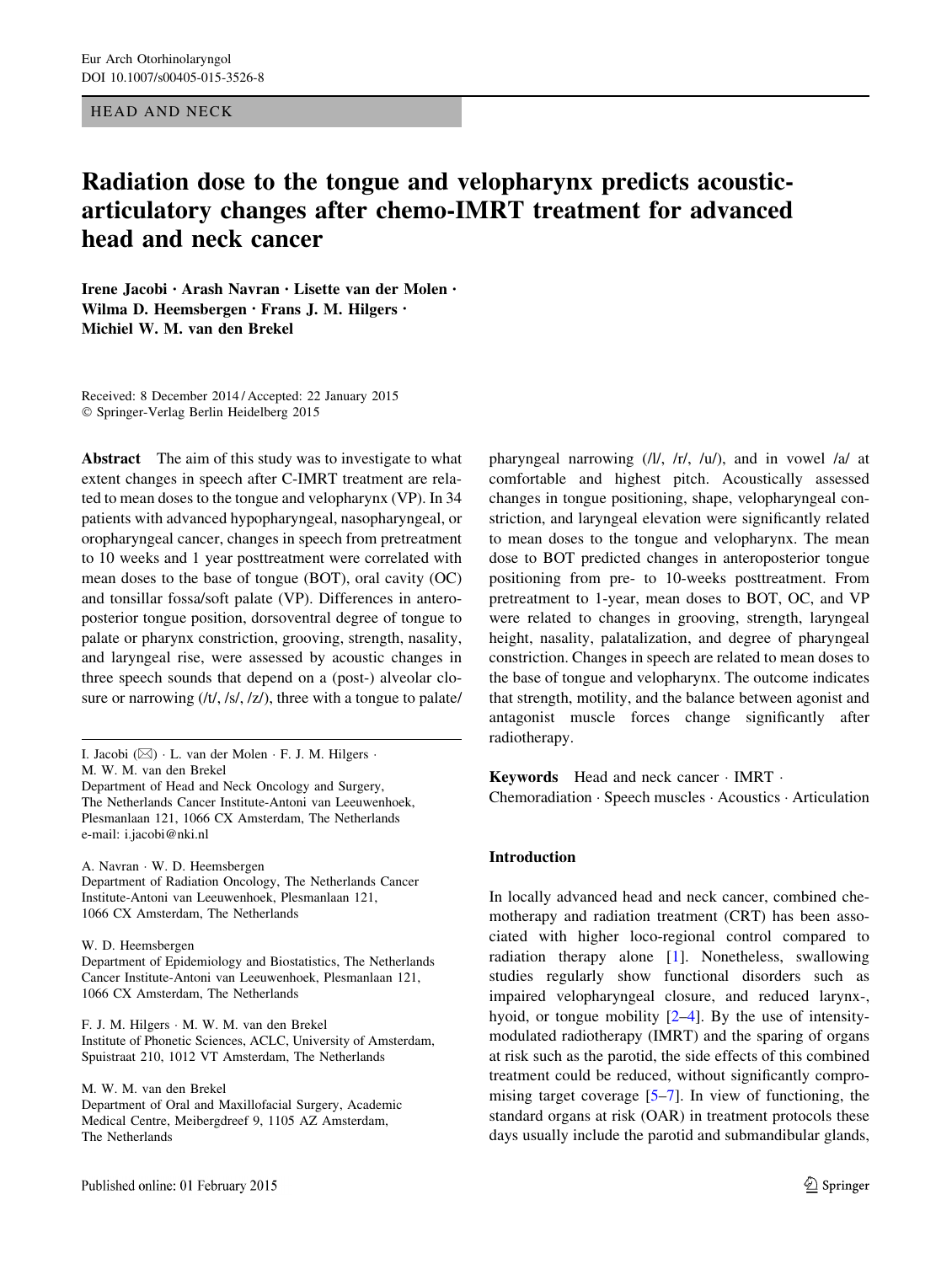the larynx, and the constrictor muscles [\[8](#page-8-0)]. However, as Pearson et al. [\[9](#page-8-0)] recently pointed out, only few of the studies that focus on (swallow) functioning and the sparing of structures investigated directly the structure-to-function relationships by, e.g., evaluating outcome variables that represent the function of a certain muscle structure.

Though its significant impact on quality of life is well known, speech functioning is rarely monitored within head and neck cancer patients [\[10–14](#page-8-0)]. Regardless of intelligibility, minor speech deficiencies can already alter an interlocutors' social perception of a speaker [\[15](#page-8-0), [16\]](#page-8-0). Two studies that assessed the patient-experienced speech problems prospectively in (C)RT patients revealed correlations between subjective speech problems and glottis and sur-rounding doses [[17,](#page-8-0) [18](#page-8-0)]. Due to the applied patient questionnaires (HNQOL-C, UWQOL-S), the effects of laryngeal functioning (phonation) versus non-laryngeal (e.g., tongue or velopharyngeal) functioning on the subjectively assessed speech categories are difficult to disentangle. Structures involved in speech comprise the whole oral cavity, oropharynx, and larynx. Next to intrinsic laryngeal muscles, extrinsic muscles that move the larynx vertically during swallowing [\[9](#page-8-0)] add, together with the rotation of the cricoid, to the voluntary use of the fundamental frequency and voicing [[19,](#page-8-0) [20](#page-8-0)]. Velopharyngeal functioning, which in case of weakness can cause regurgitation and swallowing problems [\[21](#page-8-0)], controls nasal air flow during speech and affects resonance and air pressures. Next to its role in the oral (preparatory) and oropharyngeal phase of swallowing, the tongue and its (symmetric) pliability in terms of grooving, lengthening, widening, or concaving are essential for the differentiation of articulation manners and articulation places from the lips to the hard/soft palate and pharynx. In comparison with swallowing or mastication, where timing of muscle activity is complex but sequentially repetitive, the process of speaking during conversational speech requires high variability in the sequence of muscle activities, and, with five to ten syllables per second, rather rapid fine-tuned movements.

In a preventive swallowing exercise study conducted from 2006 to 2008 at The Netherlands Cancer Institute, ''Prevention of trismus, swallowing and speech problems in patients treated with chemoradiation for advanced head and neck cancer'', all patients received preventive swallowing and mouth opening exercises. Organs at risk in swallowing and mastication were delineated, and significant dose relationships were found between radiation doses to inferior constrictor and dysphagia, and mastication structures and mouth opening [[22\]](#page-8-0). Acoustic analyses of the patients' speech data furthermore revealed significant tumor site-related treatment effects in articulation power and precision after chemoradiation [[23\]](#page-8-0).

With the present study, we aim to answer the question to what extent the acoustic-articulatory changes after chemo-IMRT treatment are related to mean doses to two important structures in articulation, the tongue and velopharynx. Hypothetically, increasing irradiation of tumor-free muscles and tissues increasingly hampers speech behavior.

### Materials and methods

## **Subjects**

Fifty-five patients with advanced stage (III, IV) head and neck squamous cell carcinoma were included between 2006 and 2008 in a randomized controlled clinical trial at the Netherlands Cancer Institution (compare [[21\]](#page-8-0)). For 34 of the 39 patients who were disease-free at the 1 year assessment point, speech recordings were available at three assessment points: at baseline, at 10 weeks, and at 1 year after the end of treatment (for more detail [\[22](#page-8-0)]). Table 1 shows the characteristics of the 34 patients.

## IMRT and chemotherapy

The patients received 100 mg/m<sup>2</sup> cisplatin as a 40-min IV infusion on days 1, 22, and 43 over the 7 weeks of

Table 1 Characteristics of the 34 patients whose speech was analyzed at the three assessment points

|                        | N              | $\%$ |
|------------------------|----------------|------|
| Total                  |                | 100  |
| Median age 58 (39-77)  | 34             |      |
| Male                   | 27             | 79   |
| T category             |                |      |
| T1                     | 6              | 18   |
| T <sub>2</sub>         | 13             | 38   |
| T <sub>3</sub>         | 11             | 32   |
| T <sub>4</sub>         | 4              | 12   |
| N category             |                |      |
| N <sub>0</sub>         | 3              | 9    |
| N1                     | 12             | 35   |
| N <sub>2</sub>         | 15             | 44   |
| N <sub>3</sub>         | $\overline{4}$ | 12   |
| Stage                  |                |      |
| Ш                      | 13             | 38   |
| IV                     | 21             | 62   |
| Primary site           |                |      |
| Hypopharynx            | 13             | 38   |
| Nasopharynx            | 6              | 17   |
| Oral cavity/oropharynx | 15             | 44   |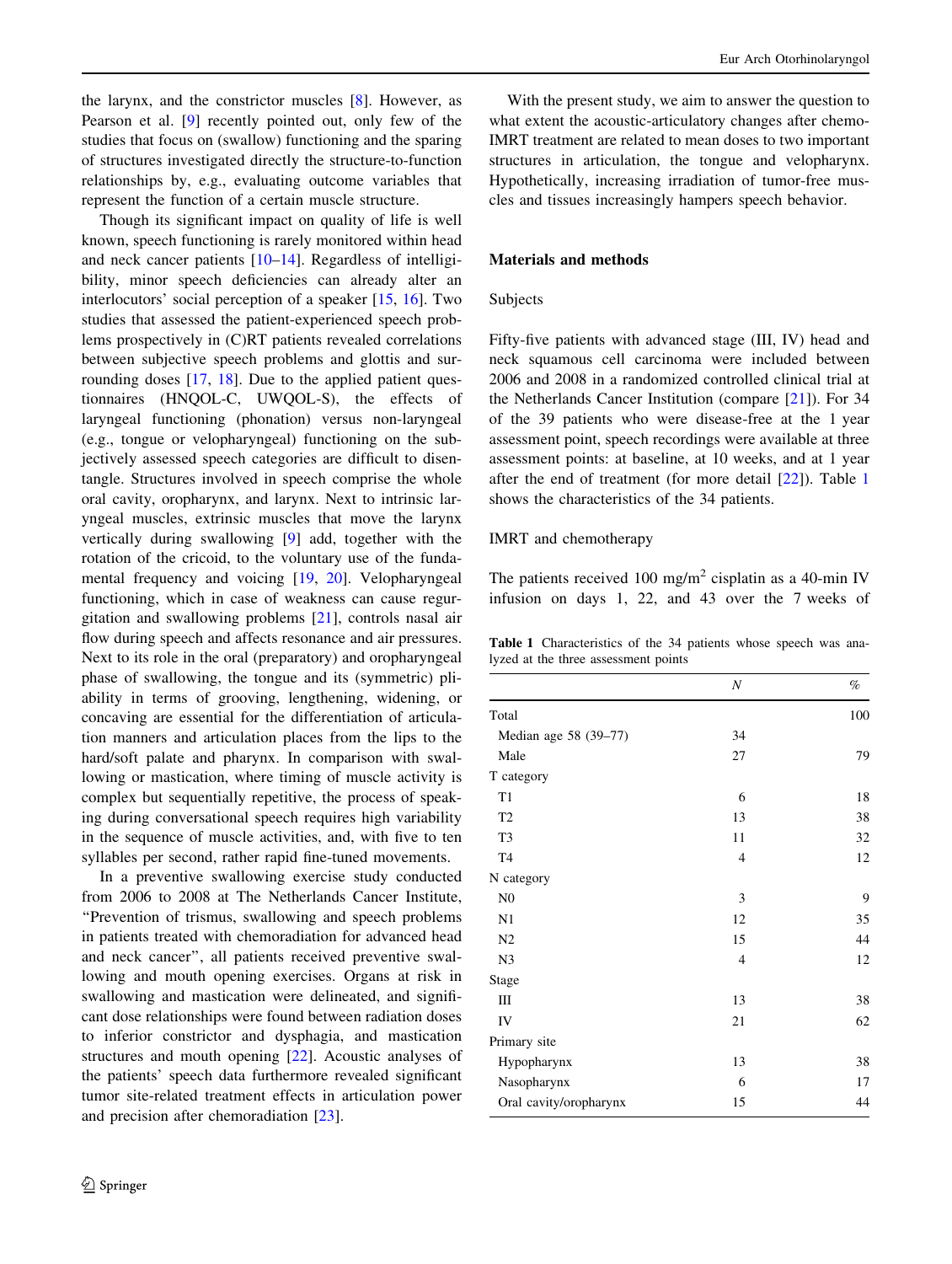radiation course. Radiotherapy was given with 6 MV photons on a linear accelerator, up to 70 Gy in 35 fractions of 2 Gy in 7 weeks with sequential boost. An immobilization custom-made mask was used for all patients. The IMRT was calculated on the CT planning using the Pinacle treatment planning system (phill-NL). The IMRT consisted of a 5–7 angle coplanar setup with a total number of segments between 40 and 80. Ninety-five percent of the planning target volume (PTV) received 95 % of the prescribed dose [\[22](#page-8-0)].

MRI scan was used to determine RT-field areas and target volumes for swallowing and mastication. Target delineation was done on computed tomotherapy images in treatment position. The parotid glands were delineated to keep the mean dose below 26 Gy for the spared parotid gland in every patient. The clinical target volumes (CTVs) were expanded uniformly by 0.5 cm to yield their respective planning target volumes (PTVs), and for all delineated structures dose–volume histograms (DVHs) were calculated. The mean radiation dose was defined as the normalized mean dose for the total volume of the irradiated organ. The maximum dose allowed to the spinal cord was 50 Gy.

#### Regions of interest and study endpoints

Main point of interest in terms of speech was changes in tongue positioning along the anteroposterior and dorsoventral axis, laryngeal elevation, and changes in velopharyngeal functioning. In view of the available delineated structures, the base of tongue (BOT), the oral cavity (OC), and the tonsillar fossa and soft palate (VP) were most suitable for the present studies (Fig. [1](#page-4-0)a, b). Not all delineations/CT scans were available for all patients. By including the soft palate, the tonsillar fossa, and due to its adjacency to the palatoglossal and palatopharyngeal arch, the delineated VP structure roughly covered all muscles that are active in velopharyngeal closure. The delineated structure OC (oral cavity) covered the whole tongue except for the base of tongue, and thus included the intrinsic tongue muscles, the anterior and medial genioglossus. The base of tongue was the smallest of the delineated structures (BOT) and covered the posterior genioglossus, the geniohyoid, and was adjacent to suprahyoidal muscles. Since the larynx received high doses in almost all patients, it was not assessed for dose relationships.

## Speech data

Speech data included a standard Dutch text, a list of words, and sustained /a/-vowels. Analysis of the speech data was conducted according to the methodology extensively described earlier [\[23](#page-8-0)]: Nasality as an indicator for

velopharyngeal closure was assessed by band energy differences in sustained /a/ at comfortable pitch and loudness. As an indicator for changes in laryngeal elevation (compare [\[9](#page-8-0), [19](#page-8-0)]), the fundamental frequency (f0, i.e., pitch) was assessed in the highest possible /a/.

Three speech sounds that depend on a (post-) alveolar closure or narrowing by the tongue apex and blade (/t/, /s/, / z/) were assessed by differences in the spectral energy distribution of the respective sound segment before and after treatment. The dimensions of the cavity anterior to the constriction and the shape of the constriction are reflected in the location and amplitude of the spectral noise peaks. The larger the space in front of the oral narrowing or constriction, the lower is (the begin of) the spectral energy distribution. The work of Fant [[24](#page-8-0)] and Stevens [[25\]](#page-8-0) gives a good overview of speech production and acoustics. The spectral burst energy of /t/ was assessed as an indicator of the strength of the (post-) alveolar total constriction and pressure build-up behind the constriction. /s/ was additionally assessed for grooving indicated by changes in the strength and spectral distribution of frication noise (compare [\[26](#page-8-0)]).

Three speech sounds that require a posterior (secondary) narrowing by elevation of the back of the tongue (/u/, /r/, Dutch velarized /l/) were assessed by formants. Dutch /l/ is produced by a primary alveolar tongue constriction with lateral openings, and a secondary uvular/velar narrowing in the posterior oral tract. Changes in the lateral opening were assessed by the first formant; the pharyngeal constriction by the second formant (compare  $[24]$  $[24]$ ). Dutch /r/ is produced either by uvular/velar narrowing, or by an alveolar narrowing with a secondary velar/uvular narrowing. Changes in /r/ were assessed by the second formant (palatalization) and the amplitude of the third formant (pharyngeal constriction), and by the second formant of /u/ as indicator of tongue height. All sound segmentation and automatic acoustic analyses were done with Praat [\[27](#page-8-0)].

#### Statistical analyses

For differences between tumor sites at baseline, we used the Mann–Whitney  $U$  test. Spearman's correlations were applied to assess relationships between mean doses and changes in articulatory-acoustic measures between assessment points. For each organ at risk, dose relationships were run on the group of patients whose primary tumor site and tumor extension did not overlap with the respective organ at risk. This was to minimize the probability of an effect of baseline function deficits and tumor regression on the data, to estimate true dose effects. Statistical analyses were performed in IBM SPSS for Windows (release 21.0, IBM Corp.). For all analyses, a  $p$  value of  $\leq$ =0.05 (two tailed) was considered statistically significant.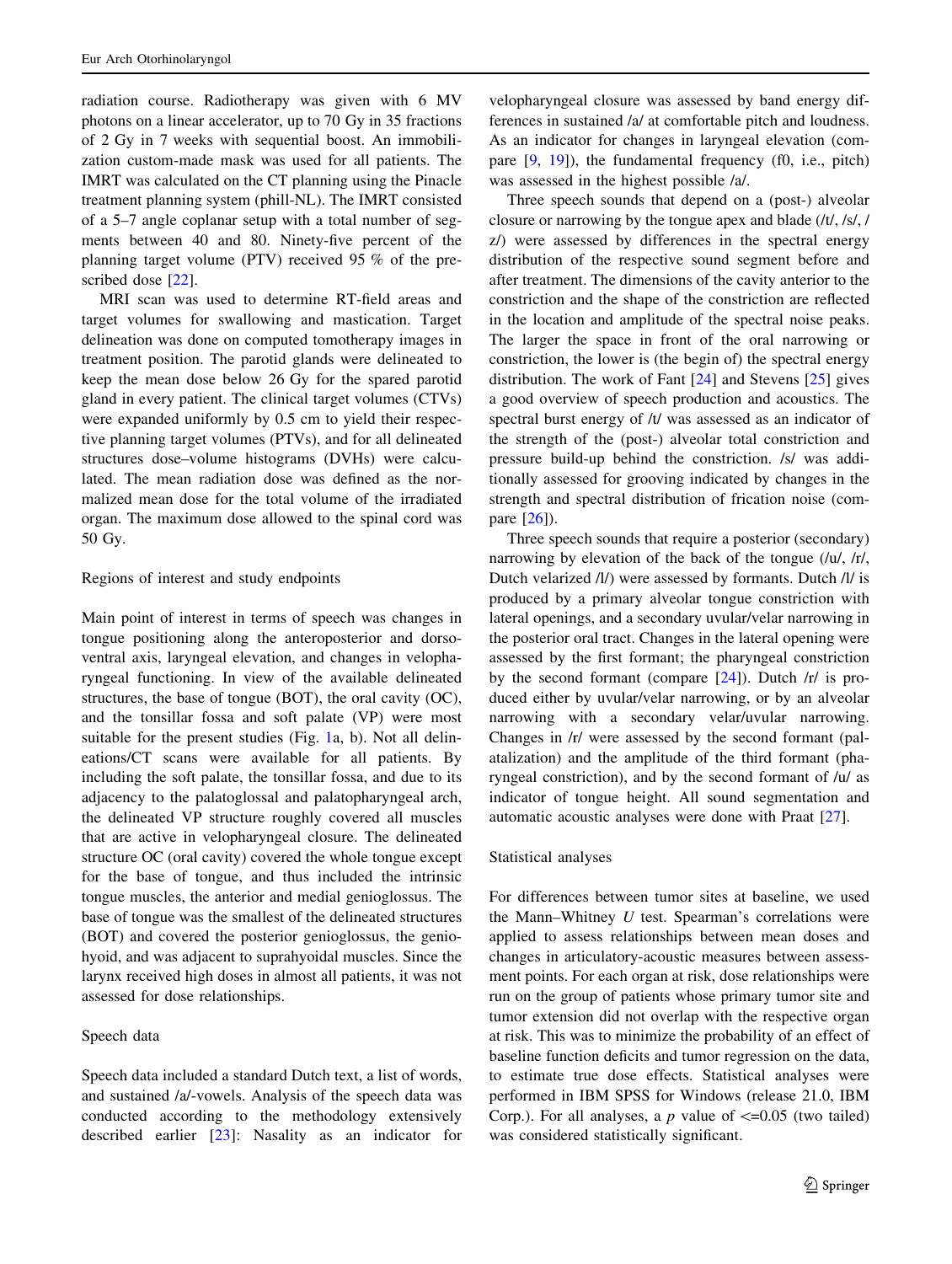<span id="page-4-0"></span>Fig. 1 a Example of contoured structures: transverse, coronal, and sagittal delineation of the base of tongue (BOT) and the oral cavity (OC). b Example of contoured velopharyngeal structure: Transverse, coronal, and sagittal delineation of the tonsillar fossa/soft palate (VP)



#### Results

Table 2 gives an overview of the medians of the mean doses to the base of tongue, tonsillar fossa/soft palate, oral cavity, and the larynx. Mean doses to the BOT correlated positively with mean doses to OC ( $r = 0.647$ ,  $p = 0.002$ ) and VP ( $r = 0.799$ ,  $p < 0.001$ ); the correlation between VP and OC was the strongest  $(r = 0.851, p < 0.001)$ . Mean doses to the larynx correlated negatively with the BOT  $(r = -0.445, p = 0.043)$ , the OC  $(r = -0.421,$  $p = 0.026$ , and the VP ( $r = -0.806$ ,  $p < 0.001$ ).

At baseline

The sound measures were analyzed for tumor effects before treatment. In 10 of the 34 patients (29 %), the tumor was located in, or extended into the tongue; whereas in 13 patients (38 %), the tumor was located in, or extended into the region of the tonsillar fossa or soft palate. Except for the uvular constriction in  $\pi/$ ,  $p = 0.031$ ,  $Z = -2.162$ , which indicated a weaker constriction in the group with base of tongue tumors, there was no significant difference between the group with or without overlap in view of the OAR. Sound assessment in the group with tumors involving the soft palate or tonsillar fossa indicated a significantly more retracted tongue in  $|z|$  ( $p = 0.005$ ,  $Z = -2.818$ ) and higher maximum f0 ( $p = 0.038$ ,  $Z = -2.073$ ). There was no significant difference in the highest possible maximum f0 when laryngeal versus non-laryngeal tumor sites were compared. Of all assessed measures, only measures of /z/ indicated a more retracted articulation in tumor sites that did not involve the larynx ( $p = 0.011$ ,  $Z = -2,552$ ).

Table 2 Median (range) of mean doses in Gy to the organs at risk (OAR) for the three primary tumor sites hypopharynx, nasopharynx and oropharynx/oral cavity

| <b>OAR</b>                  | Mean doses in Gy               |                                |                               |  |  |
|-----------------------------|--------------------------------|--------------------------------|-------------------------------|--|--|
|                             | Hypopharynx Ca, median (range) | Nasopharynx Ca, median (range) | Oropharynx Ca, median (range) |  |  |
| Tonsillar fossa/soft palate | $15(7-41)$                     | $70(69-70)$                    | $68(41-71)$                   |  |  |
| Oral cavity                 | $11(4-30)$                     | $49(33-51)$                    | $34(7-54)$                    |  |  |
| Base of tongue              | $50(44-58)$                    | $63(62-65)$                    | $70(65-71)$                   |  |  |
| Larynx                      | $68(64-70)$                    | $45(41-51)$                    | $55(15-69)$                   |  |  |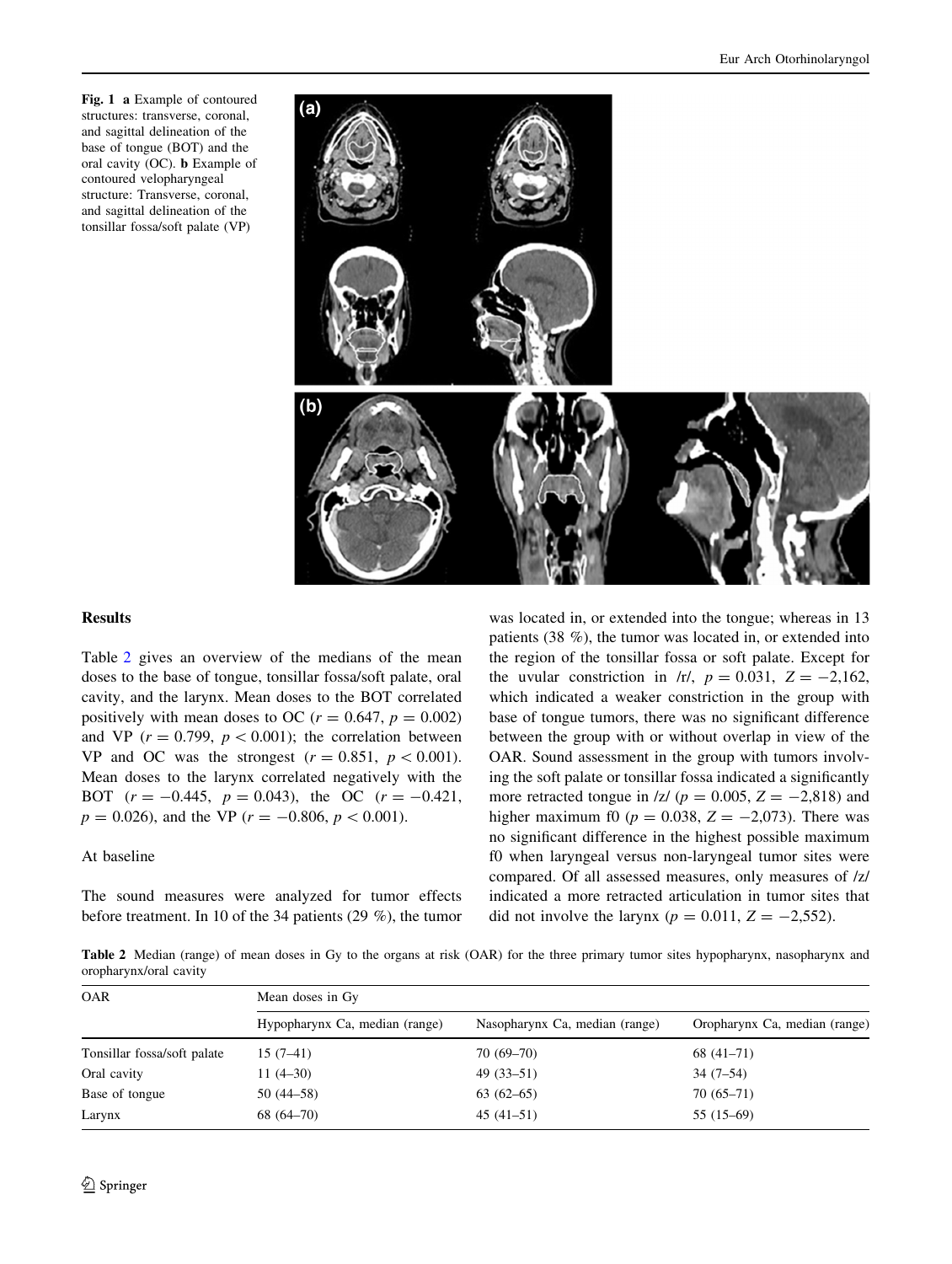From pretreatment to 10-week follow-up

Table 3 lists the significant correlations between changes from pre- to 10-week posttreatment and the mean doses to the delineated structures. In general, correlations of the OC and BOT overlapped. Acoustically assessed changes in anteroposterior position correlated mainly with doses to the OC and BOT.

From pre- to 10-week posttreatment, effects were apparent across the whole group, but stronger when patients with tumors in the respective delineated region were excluded from analysis. For measures assessing the approximation of the base of tongue to the palate or pharynx (/r/, /u/ /l/), there were no significant correlations between mean doses and assessed changes (Table 3). Considering the mean doses to the VP (range 7–71 Gy), above 40 Gy, the measures indicated a decrease in tongue height, frication, and tongue retraction, while for low mean doses, these parameters increased (example, Fig. [2\)](#page-6-0). For mean doses to the OC, a less clear-cut reversal point appeared around 30 Gy. In view of the mean doses to BOT, above ca. 55 Gy, there was a decrease in tongue retraction and motility, while below 55 Gy, the measures increased (example Fig. [3](#page-6-0)). A decrease in tongue retraction was also

Table 3 Spearman correlations  $(r^2)$ , in brackets p, sig. 2-tailed) between mean doses to the oral cavity (OC), base of tongue (BOT), and tonsillar fossa/soft palate (VP) without overlap primary tumor/

found for the group whose tumors extended into the VP, and who had presented with a significantly more retracted tongue at baseline.

### From pretreatment to 1-year follow-up

Comparing pre- versus 10-weeks, the predictability of changes in anteroposterior position decreased, while it increased for measures assessing tongue shape and sounds that are articulated more posteriorly (Table 3); there were more significant correlations for measures that assessed the posterior oral tract constellation. Higher doses to the OC correlated with decreasing frication of /s/, and high mean doses to the BOT and OC were related to decreasing strength of /t/, increased nasality, weaker pharyngeal constriction, and lowering of the highest possible f0 (less laryngeal rise). For mean doses to the OC, again, a reversal point was less clear-cut in the measures and appeared around 30 Gy. In view of mean doses to the base of tongue (range 44–71 Gy), below 55 Gy, comparable to the results from the first follow-up, there was less nasality and an increase in strength, the highest possible frequency, and tongue retraction; while above ca. 55 Gy, the measures showed weakening (compare Figs. [4,](#page-6-0) [5\)](#page-6-0).

metastatic lymph node and acoustic differences between baseline and follow-up (paired difference)

|                  | OC mean dose $(N = 20)$ |                 | BOT mean dose $(N = 13)$ |                 | VP mean dose $(N = 10)$ |                  |
|------------------|-------------------------|-----------------|--------------------------|-----------------|-------------------------|------------------|
|                  | Pre-10 weeks            | Pre-1 year      | Pre-10 weeks             | Pre-1 year      | Pre-10 weeks            | Pre-1 year       |
| Tongue position  |                         |                 |                          |                 |                         |                  |
| z                | $-0.543*(0.013)$        |                 | $-0.549(0.052)$          |                 | $-0.648*(0.043)$        |                  |
| /t/              | $-0.507*$ (0.023)       |                 | $-0.659*(0.014)$         | $-0.599(0.055)$ |                         |                  |
| Motility         |                         |                 |                          |                 |                         |                  |
| $\sqrt{s}$       |                         |                 | $-0.743**$ (0.004)       |                 |                         |                  |
| Groove/frication |                         |                 |                          |                 |                         |                  |
| $\sqrt{s}$       | 0.424(0.062)            | $0.450*(0.047)$ |                          | 0.505(0.078)    |                         |                  |
| Strength         |                         |                 |                          |                 |                         |                  |
| /t/              |                         | 0.442(0.058)    |                          | $0.697*(0.012)$ |                         |                  |
|                  | Highest possible f0     |                 |                          |                 |                         |                  |
| /al              |                         | 0.438(0.053)    |                          | $0.621*(0.024)$ |                         |                  |
| Tongue height    |                         |                 |                          |                 |                         |                  |
| /u/              | $-0.379(0.051)$         |                 |                          |                 |                         |                  |
| Palatalization   |                         |                 |                          |                 |                         |                  |
| /r/              |                         |                 |                          |                 |                         | $-0.685*(0.029)$ |
| Nasality         |                         |                 |                          |                 |                         |                  |
| /al              |                         | $0.534*(0.023)$ |                          | $0.629*(0.028)$ |                         |                  |

Only significant or marginally significant results are presented

\* Signifies statistical significance  $p < 0.05$ 

\*\* Signifies statistical significance  $p < 0.01$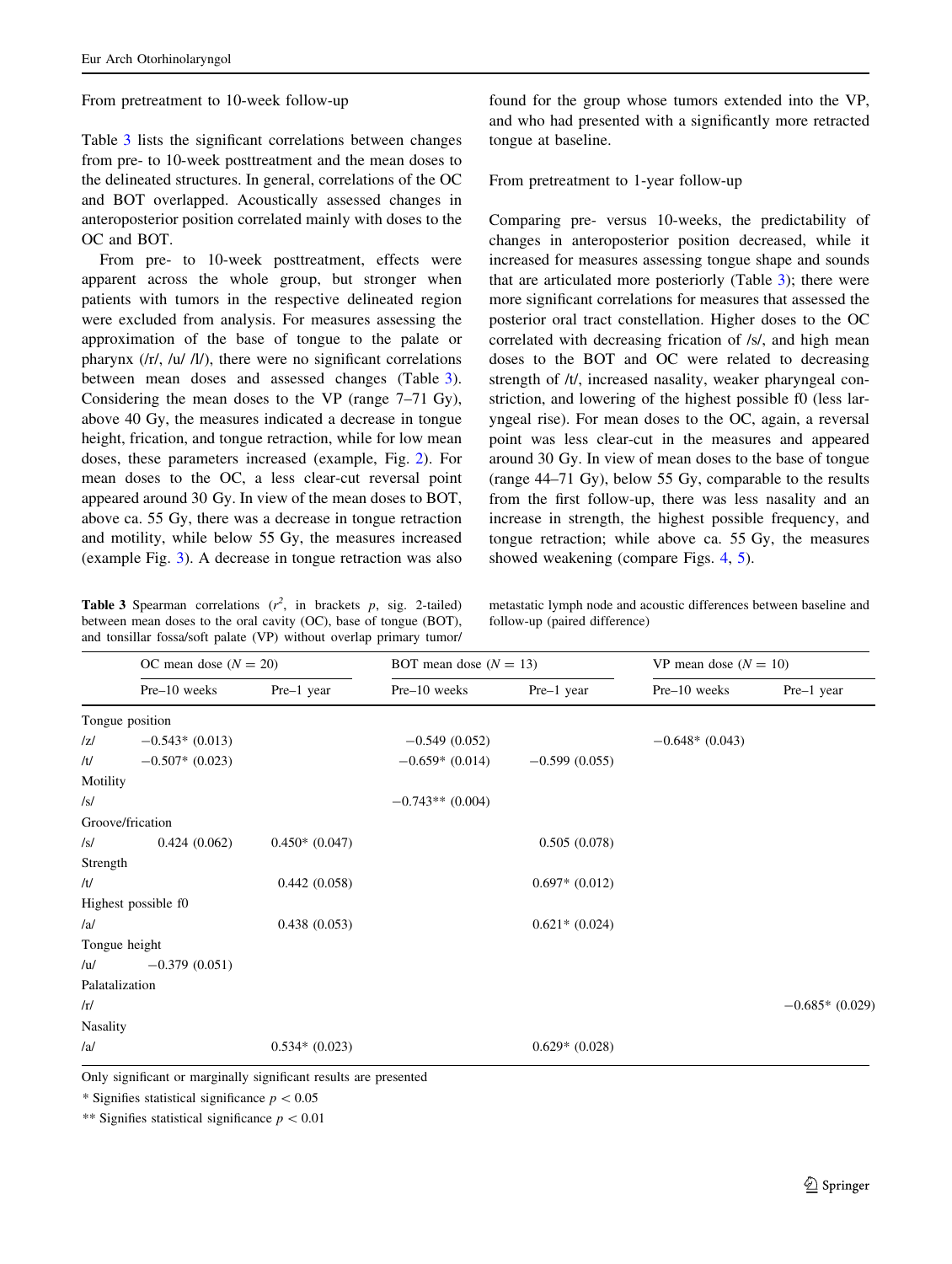<span id="page-6-0"></span>

Fig. 2 Acoustic difference (y-axis) in /z/ between pre- and 10-week posttreatment as a function of the mean dose to the tonsillar fossa/soft palate (VP, x-axis). Black dots and linear regression: no overlap tumor extension and VP structure; in gray overlap



Fig. 3 Acoustic difference (y-axis) in /s/ between pre- and 10-week posttreatment as a function of the mean dose to the base of tongue (BOT, x-axis). Black dots and linear regression: no overlap tumor extension and tongue; in gray: overlap

#### Discussion

Previous studies on the present patient group revealed dose relationships in prospective swallowing assessment and articulatory-acoustic changes after treatment by C-IMRT. The current findings built on this work and show that the assessed differences in sound quality that reflect changes in articulation (motorics) after treatment are related to mean doses to the base of tongue an velopharyngeal structures. When the individual extensions of the advanced tumors into regions of the respective OAR were accounted for,



Fig. 4 Acoustic difference (y-axis) in /t/ between pre- and 1-year posttreatment as a function of the mean dose to the base of tongue (BOT, x-axis). Black dots and linear regression: no overlap tumor extension and BOT; in gray: overlap



Fig. 5 Acoustic difference (y-axis) in nasality between pre- and 1-year posttreatment as a function of the mean dose to the base of tongue (BOT, x-axis). Black dots and linear regression: no overlap tumor extension and tongue; in gray: overlap

from pre- to 10-week posttreatment, there was a significant linear relationship between mean doses and measures that assessed changes in the anteroposterior tongue position. Whereas measures that assessed changes in more complex articulation such as grooving, strength, laryngeal height, nasality, palatalization and uvular constriction correlated significantly (stronger) with mean doses from pre- to 1-year posttreatment. For structures with rarely proliferating cells, such as the tongue, side effects can appear on the long term, and the increase in significant dose relationships after one year might indicate a progressive treatment effect due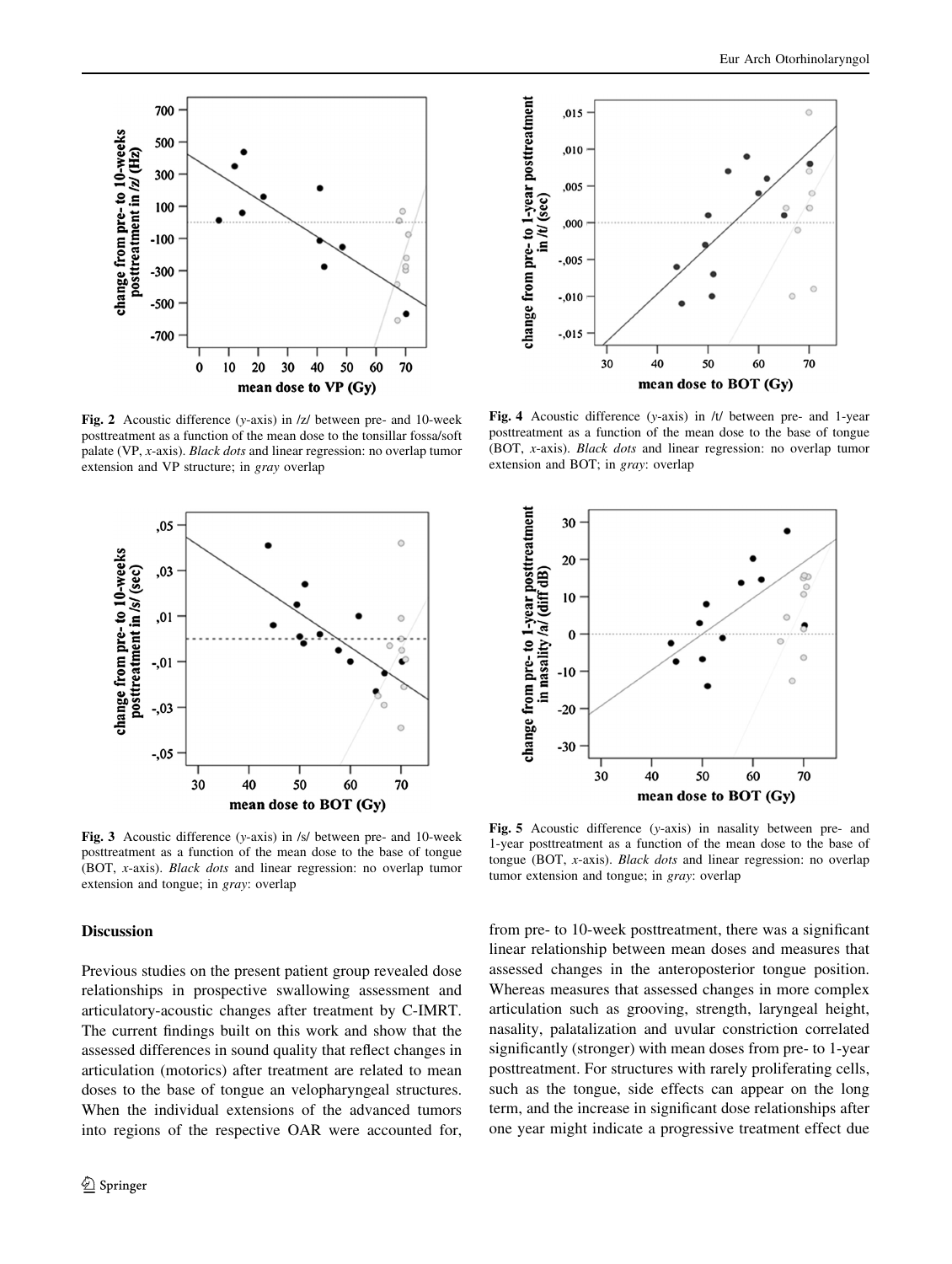to fibrosis or atrophy. In general, to prevent or decrease posttreatment deficits resulting from fibrosis and scarring after high-dose irradiation, physical therapy is advised [[8](#page-8-0)]; in the present case, this would mean more fine-tuned tongue muscle-oriented exercising or stimulation.

In our data, after 1 year, high mean doses to the (base of) tongue were related to decreases in the acoustic measures that monitored laryngeal rise, nasality, and glossopalatal/-pharyngeal constrictions. The findings in the present speech assessment coincide with decreases in oral and pharyngeal motility in swallowing studies after radiation treatment provided to the base of tongue or larynx regions [[4,](#page-8-0) [28](#page-8-0), [29\]](#page-8-0). The sensitivity of the speech data to mean doses to the BOT is also in line with the role of the genioglossus in tongue to palate pressure [\[30](#page-8-0)], and with the activity of almost all suprahyoidal and longitudinal pharyngeal muscles during hyolaryngeal elevation [\[9](#page-8-0)].

Within the tongue, fiber composition and the amount of connective tissues and fat differ, as does mobility, velocity, and presumably sensitivity to radiation or exercising. While the apex with a large amount of small type II fibers reaches the highest velocity, positioning movements of the tongue body, or e.g., rising the velum, are comparatively slow [\[25](#page-8-0), [31,](#page-8-0) [32\]](#page-8-0). The styloglossi, transversus, verticalis, and longitudinal muscles work together to shape the tongue and move the tip  $[20, 26, 33, 34]$  $[20, 26, 33, 34]$  $[20, 26, 33, 34]$  $[20, 26, 33, 34]$  $[20, 26, 33, 34]$  $[20, 26, 33, 34]$  $[20, 26, 33, 34]$  $[20, 26, 33, 34]$ . For  $/t/$ , studies have shown the activity of the superior longitudinal muscles, the anterior digastric, the mylohyoid, and, for the release of the (post-) alveolar constriction, activity of the inferior longitudinal muscles [\[35](#page-8-0)]. Next to the genioglossus, the verticalis and transversi, together with the longitudinal muscles are also known to affect central grooving [[26,](#page-8-0) [35](#page-8-0)], and were covered in the delineated oral cavity, and accordingly, increasing doses to the tongue correlated with decreases in /s/ quality and strength of /t/.

Treatment protocols these days usually include the larynx, the constrictor muscles, and the parotid and submandibular glands. Next to covering the tongue, and thereby a structure that is crucial for speech, swallowing, and chewing, the delineated oral cavity also plays an important role in xerostomia, mucositis and taste loss [[5,](#page-8-0) [28,](#page-8-0) [29](#page-8-0)]. Due to their role in swallowing and speech, both the tongue and the velopharyngeal structure might as well be considered as the organs at risk in treatment planning.

In the head and neck region, in view of structures needed for speech functioning or swallowing, there are comparatively few skeletal muscle attachments, and many, often antagonistic, muscles intersect and act synergistically [\[36](#page-8-0)]. Almost all our correlations revealed a turning point, i.e., in the low dose area, the articulatory pattern of change contrasted with the pattern at high doses from pretreatment to posttreatment (e.g., tongue or larynx heightening versus lowering). The contrasting dose-related patterns might reflect the sensitivity of articulation precision towards a (radiation-induced) imbalance between antagonistic muscle forces.

While for swallowing, the whole velopharyngeal process is active to reach a complete closure in the oral tract, in articulation, the posterior pharyngeal wall is rather steady [[37\]](#page-8-0), and the passage to the nostrils can be sealed while the tongue is fronted (e.g., for  $/t/$ ,  $/s/$ ) or in a low position (e.g., /a/), and thus the pharyngeal passage is open. On MRI across various speech sounds, a small nasopharyngeal area opening and the strongest reduction in length of the levator palatini was seen during anterior fricative (i.e.,  $\sqrt{s}$ ,  $\sqrt{z}$ ) production [\[38](#page-8-0)]. In our data, though the mean dose to the VP (coincidently) affected /z/ significantly, there were few dose–effect relationships considering VP. There was a lack of data in view of higher VP mean doses in patients whose tumor extension did not involve the soft palate or tonsillar fossa. Additionally, the delineated structure VP involved not only palatal elevators and tensors, but was also adjacent to palatal or pharyngeal depressor muscles, which probably hampered a disentanglement of mean dose effects on palatal elevation versus lowering musculature.

In view of the latter, articulation functioning is a highly variable, fine-tuned process, and the delineated OAR except for BOT—are quite rough. Another drawback of the present study is the lack of data regarding the delineation of the assessed organs at risk. Difficult to single out are effects of individuality of anatomy, tumor location, tumor extent, and unilateral treatment. Also, the effect of radiation on innervations of, e.g., the hypoglossal nerve or the pharyngeal branch that were covered in the delineated regions, are yet unknown, and the tongue's adaptation and compensatory behavior in speech in view of asymmetric changes in muscles and tissues needs to be investigated as well. Nonetheless, the data showed that speech analyses can offer an effortless non-invasive way to assess radiationinduced toxicity affecting muscle functioning in more detail.

#### Conclusion

Overall, the present speech data show changes dependent on radiation doses to the tongue and velopharynx. This indicates that the balance in the complex mesh of muscle protagonists and antagonists has changed significantly after treatment and has an important influence on articulation. Especially radiotherapy doses to the base of tongue had manifold non-local functional effects on voice and speech. However, more data and finer delineation of OAR are needed to support the effects on muscle functioning and more precisely show dose–effect relationships.